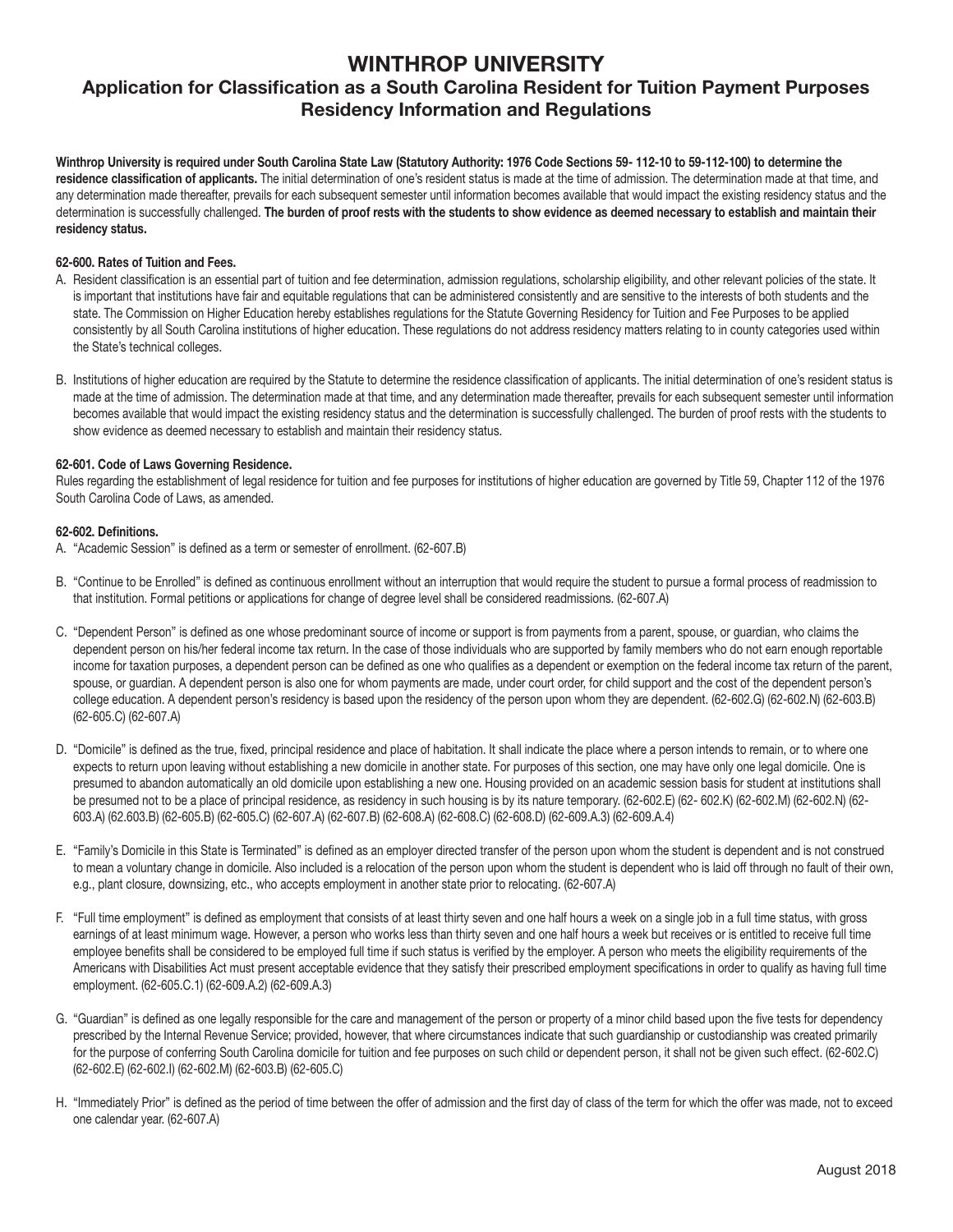- I. "Independent Person" is defined as one in his/her majority (eighteen years of age or older) or an emancipated minor, whose predominant source of income is his/ her own earnings or income from employment, investments, or payments from trusts, grants, scholarships, commercial loans, or payments made in accordance with court order. An independent person must provide more than half of his or her support during the twelve months immediately prior to the date that classes begin for the semester for which resident status is requested. An independent person cannot claim the domicile of another individual as their own for the purposes of establishing intent to become a South Carolina resident. An independent person must have established his/her own domicile for twelve months prior to receiving instate tuition and fees. An independent person cannot be claimed as a dependent or exemption on the federal tax return of his or her parent, spouse, or guardian for the year in which resident status is requested. (62-602.N) (62-603.A) (62-605.C) (62-607.B) (62-608.B)
- J. "Minor" is defined as a person who has not attained the age of eighteen years. An "emancipated minor" shall mean a minor whose parents have entirely surrendered the right to the care, custody and earnings of such minor and are no longer under any legal obligation to support or maintain such minor. (62-602.G)
- K. "Non-resident Alien" is defined as a person who is not a citizen or permanent resident of the United States. By virtue of their non-resident status "non-resident aliens" generally do not have the capacity to establish domicile in South Carolina. (62-602.M) (62-604.A)
- L. "Parent" is defined as the father, mother, stepfather, stepmother, foster parent or parent of a legally adopted child. (62-602.C) (62-602.E) (62-602.I) (62-602.J) (62- 602.M) (62-603.B) (62-603.C) (62- 605.C)
- M. "Reside" is defined as continuous and permanent physical presence within the State, provided that absences for short periods of time shall not affect the establishment of residence. Excluded are absences associated with requirements to complete a degree, absences for military training service, and like absences, provided South Carolina domicile is maintained. (62-603.A) (62-606.B) (62-609.A) (62- 609.A.3) (62-609.A.4) (62-609.B)
- N. "Resident" for tuition and fee purposes is defined as an independent person who has abandoned all prior domiciles and has been domiciled in South Carolina continuously for at least twelve months immediately preceding the first day of class of the term for which resident classification is sought and for whom there is an absence of domiciliary evidence in other states or countries, not withstanding other provisions of the Statute. (62-600.A) (62-600.B) (62-602.I) (62-602.K) (62-602.M) (62-603.A) (62-603.B) (62-603.C) (62-604.A) (62-605.A) (62-605.C) (62-605.C.7) (62-606.A) (62-606.A.5) (62-606.B) (62-607.A) (62-608.B) (62-609.A.3) (62-610.A) (62- 610.B) (62-611.A) (62-611.B)
- O. "Spouse" is defined as the husband or wife of a married person in accordance with Title 20, Chapter 1 of the 1976 South Carolina Code of Laws, as amended. (62- 602.C) (62-602.E) (62-602.I) (62- 602.M) (62-603.B) (62-605.C)
- P. "Temporary Absence" is defined as a break in enrollment during a fall or spring semester (or its equivalent) during which a student is not registered for class. (62- 606.A)
- Q. "Terminal Leave" is defined as a transition period following active employment and immediately preceding retirement (with a pension or annuity), during which the individual may use accumulated leave.(62-609.A.4)
- R. "United States Armed Forces" is defined as the United States Air Force, Army, Marine Corps, Navy, and Coast Guard. (62-606.B) (62-609.A(1))
- S. "Trust" is defined as a legal entity created by a grantor for the benefit of designated beneficiaries under the laws of the state and the valid trust instrument. However, that where circumstances indicate that such trust was created primarily for the purpose of conferring South Carolina domicile for tuition and fee purposes on such child or independent person, it shall not be given such effect.

#### 62-603. Citizens and Permanent Residents.

- A. Independent persons who have physically resided and been domiciled in South Carolina for twelve continuous months immediately preceding the date the classes begin for the semester for which resident status is claimed may qualify to pay in state tuition and fees. The twelve month residency period starts when the independent person establishes the intent to become a South Carolina resident per Section 62-605 entitled "Establishing the Requisite Intent to Become a South Carolina Domiciliary." The twelve month residency period cannot start until the absence of indicia in other states is proven. Absences from the State during the twelve month period may affect the establishment of permanent residence for tuition and fee purposes.
- B. The resident status of a dependent person is based on the resident status of the person who provides more than half of the dependent person's support and claims or, only in the case of those individuals who are supported by family members who do not earn enough reportable income for taxation purposes, qualifies to claim the dependent person as a dependent for federal income tax purposes. Thus, the residence and domicile of a dependent person shall be presumed to be that of their parent, spouse, or guardian.
- C. *In the case of divorced or separated parents,* the resident status of the dependent person may be based on the resident status of the parent who claims the dependent person as a dependent for tax purposes; or based on the resident status of the parent who has legal custody or legal joint custody of the dependent person; or based on the resident status of the person who makes payments under a court order for child support and at least the cost of his/her college tuition and fees.

#### 62-604. Non-Resident Aliens, Non-Citizens, and Non-Permanent Residents.

A. Except as otherwise specified in this section or as provided in Section 62-609 (1) & (2), independent non-citizens and non-permanent residents of the United States will be assessed tuition and fees at the non-resident, out of state rate. Independent non-resident aliens, including refugees, asylees, and parolees may be entitled to resident, in state classification once they have been awarded permanent resident status by the U.S. Department of Justice and meet all the statutory residency requirements provided that all other domiciliary requirements are met. Time spent living in South Carolina immediately prior to the awarding of permanent resident status does not count toward the twelve month residency period. Certain non resident aliens present in the United States in specified visa classifications are eligible to receive in state residency status for tuition and fee purposes as prescribed by the Commission on Higher Education. They are not, however, eligible to receive state sponsored tuition assistance/scholarships.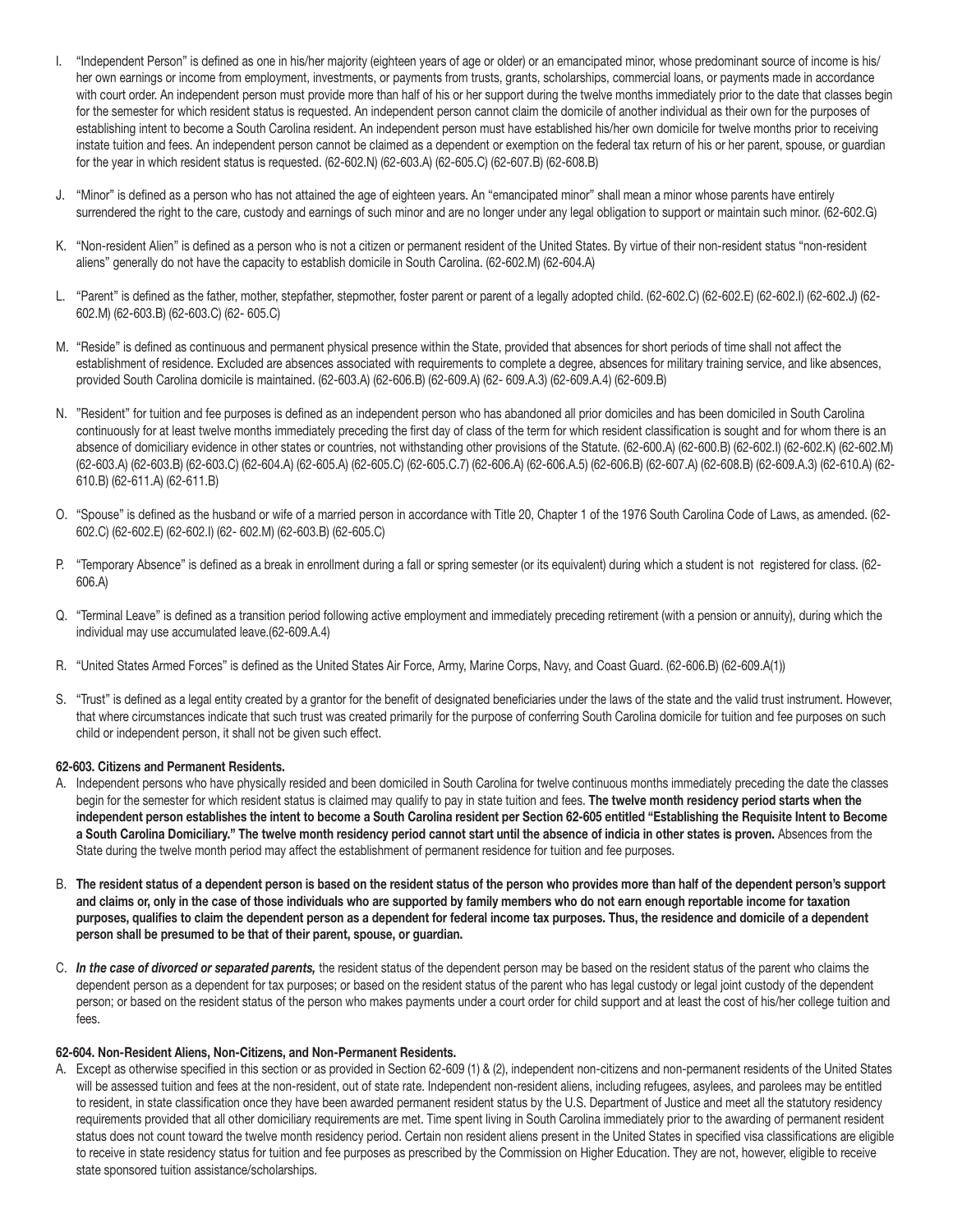B. Title 8 of the Code of Federal Regulations (CFR) serves as the primary resource for defining visa categories.

## 62-605. Establishing the Requisite Intent to Become a South Carolina Domiciliary.

- A. Resident status may not be acquired by an applicant or student while residing in South Carolina for the primary purpose of enrollment in an institution or for access to state supported programs designed to serve South Carolina residents. An applicant or student from another state who comes to South Carolina usually does so for the purpose of attending school. Therefore, an applicant or student who enrolls as a non-resident in an institution is presumed to remain a non-resident throughout his or her attendance and does not qualify under any of the residency provisions.
- B. If a person asserts that his/her domicile has been established in this State, the individual has the burden of proof. Such persons should provide to the designated residency official of the institution to which they are applying any and all evidence the person believes satisfies the burden of proof. The residency official will consider any and all evidence provided concerning such claim of domicile, but will not necessarily regard any single item of evidence as conclusive evidence that domicile has been established.
- C. For independent persons or the parent, spouse, or guardian of dependent persons, indicia showing intent to become a South Carolina resident may include, although any single indicator may not be conclusive, the following indicia:
	- 1. Statement of full time employment;
	- 2. Designating South Carolina as state of legal residence on military record;
	- 3. Possession of a valid South Carolina driver's license, or if a non-driver, a South Carolina identification card. Failure to obtain this credential within 90 days of the establishment of the intent to become a South Carolina resident will delay the beginning date of residency eligibility until a South Carolina driver's license is obtained;
	- 4. Possession of a valid South Carolina vehicle registration card. Failure to obtain this credential within 45 days of the establishment of the intent to become a South Carolina resident will delay the beginning date of residency eligibility until the applicant obtains a South Carolina vehicle registration card;
	- 5. Maintenance of domicile in South Carolina;
	- 6. Paying South Carolina income taxes as a resident during the past tax year, including income earned outside of South Carolina from the date South Carolina domicile was claimed, which is required of all persons who claim residency in South Carolina.
	- 7. Ownership of principal residence in South Carolina; and
	- 8. Licensing for professional practice (if applicable) in South Carolina.
- D. The absence of indicia in other states or countries is required before the student is eligible to pay in state rates.

#### 62-606. Maintaining Residence.

A. A person's temporary absence from the State does not necessarily constitute loss of South Carolina residence unless the person has acted inconsistently with the claim of continued South Carolina residence during the person's absence from the State. The burden is on the person to show retention of South Carolina residence during the person's absence from the State.

Steps a person should take to retain South Carolina resident status for tuition and fee purposes include:

- 1. Continuing to use a South Carolina permanent address on all records;
- 2. Maintaining South Carolina driver's license;
- 3. Maintaining South Carolina vehicle registration;
- 4. Satisfying South Carolina resident income tax obligation. Individuals claiming permanent residence in South Carolina are liable for payment of income taxes on their total income from the date that they established South Carolina residence. This includes income earned in another state or country.
- B. Active duty members of the United States Armed Forces and their dependents are eligible to pay in state tuition and fees as long as they continuously claim South Carolina as their state of legal residence during their military service. Documentation will be required in all cases to support this claim. South Carolina residents who change their state of legal residence while in the military lose their South Carolina resident status for tuition and fee purposes.

#### 62-607. Effect of Change of Residency.

- A. Notwithstanding other provisions of this section, any dependent person of a legal resident of this state who has been domiciled with his/her family in South Carolina for a period of not less than three years and whose family's domicile in this state is terminated immediately prior to his/her enrollment may enroll at the in state rate. Any dependent person of a legal resident of this state who has been domiciled with his/her family in South Carolina for a period of not less than three years and whose family's domicile in this state is terminated after his/her enrollment may continue to receive in state rates, however, a student must continue to be enrolled and registered for classes (excluding summers) in order to maintain eligibility to pay in state rates in subsequent semesters. Transfers within or between South Carolina colleges and universities of a student seeking a certificate, diploma, associate, baccalaureate, or graduate level degree does not constitute a break in enrollment.
- B. If a dependent or independent person voluntarily leaves the state, and information becomes available that would impact the existing residency status, eligibility for in state rates shall end on the last day of the academic session during which domicile is lost. Application of this provision shall be at the discretion of the institution involved. However, a student must continue to be enrolled and registered for classes (excluding summers) in order to maintain eligibility to pay in state rates in subsequent semesters.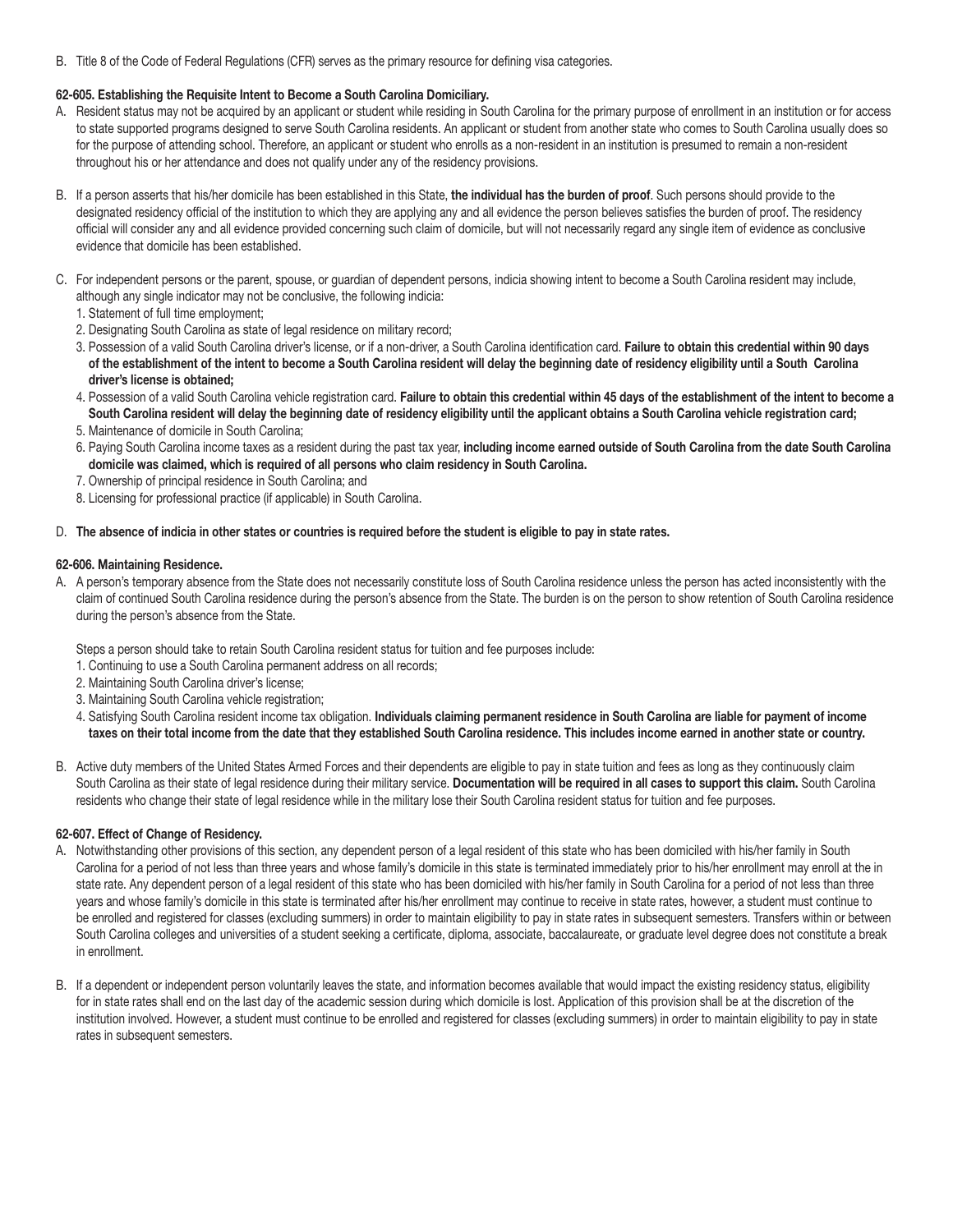#### 62-608. Effect of Marriage.

- A. In ascertaining domicile of a married person, irrespective of gender, such a review shall be determined just as for an unmarried person by reference to all relevant evidence of domiciliary intent.
- B. If a non-resident marries a South Carolina resident, the non-resident does not automatically acquire South Carolina resident status. The non-resident may acquire South Carolina resident status if the South Carolina resident is an independent person and the non-resident is a dependent of the South Carolina resident.
- C. Marriage to a person domiciled outside South Carolina shall not be solely the reason for precluding a person from establishing or maintaining domicile in South Carolina and subsequently becoming eligible or continuing to be eligible for residency.
- D. No person shall be deemed solely by reason of marriage to a person domiciled in South Carolina to have established or maintained domicile in South Carolina and consequently to be eligible for or to retain eligibility for South Carolina residency.

#### 62-609. Exceptions.

- A. Persons in the following categories qualify to pay in state tuition and fees without having to establish a permanent home in the state for twelve months. Persons who qualify under any of these categories must meet the conditions of the specific category on or before the first day of class of the term for which payment of in state tuition and fees is requested. The following categories apply only to in state tuition and do not apply to State supported scholarships and grants. Individuals who qualify for in state tuition and fees under the following exceptions do not automatically qualify for LIFE, SC HOPE or Palmetto Fellows Scholarships.
	- 1. "Military Personnel and their Dependents": Members of the United States Armed Forces who are permanently assigned in South Carolina on active duty and their dependents are eligible to pay in state tuition and fees. When such personnel are transferred from the State, their dependents may continue to pay in state tuition and fees as long as they are continuously enrolled. Such persons (and their dependents) may also be eligible to pay in state tuition and fees as long as they are continuously enrolled after their discharge from the military, provided they have demonstrated an intent to establish a permanent home in South Carolina and they have resided in South Carolina for a period of at least twelve months immediately preceding their discharge. Military personnel who are not stationed in South Carolina and/or former military personnel who intend to establish South Carolina residency must fulfill the twelve month "physical presence" requirement for them or their dependents to qualify to pay in state tuition and fees.
	- 2. "Faculty and Administrative Employees with Full Time Employment and their Dependents": Full time faculty and administrative employees of South Carolina state supported colleges and universities and their dependents are eligible to pay in state tuition and fees.
	- 3. "Residents with Full Time Employment and their Dependents:" Persons who reside, are domiciled, and are full time employed in the State and who continue to work full time until they meet the twelve month requirement and their dependents are eligible to pay in state tuition and fees, provided that they have taken steps to establish a permanent home in the State. Steps an independent person must take to establish residency in South Carolina are listed in Section 62-605 entitled ("Establishing the Requisite Intent to Become a South Carolina Domiciliary").
	- 4. "Retired Persons and their Dependents:" Retired persons who are receiving a pension or annuity who reside in South Carolina and have been domiciled in South Carolina as prescribed in the Statute for less than a year may be eligible for in state rates if they maintain residence and domicile in this State. Persons on terminal leave who have established residency in South Carolina may be eligible for in state rates even if domiciled in the State for less than one year if they present documentary evidence from their employer showing they are on terminal leave. The evidence should show beginning and ending dates for the terminal leave period and that the person will receive a pension or annuity when he/she retires.
- B. South Carolina residents who wish to participate in the Contract for Services program sponsored by the Southern Regional Education Board must have continuously resided in the State for other than educational purposes for at least two years immediately preceding application for consideration and must meet all other residency requirements during this two year period.

#### 62-610. Application for Change of Resident Status.

- A. Persons applying for a change of resident classification must complete a residency application/petition and provide supporting documentation prior to a reclassification deadline as established by the institution.
- B. The burden of proof rests with those persons applying for a change of resident classification who must show required evidence to document the change in resident status.

#### 62-611. Incorrect classification.

- A. Persons incorrectly classified as residents are subject to reclassification and to payment of all nonresident tuition and fees not paid. If incorrect classification results from false or concealed facts, such persons may be charged tuition and fees past due and unpaid at the out of state rate. The violator may also be subject to administrative, civil, and financial penalties. Until these charges are paid, such persons will not be allowed to receive transcripts or graduate from a South Carolina institution.
- B. Residents whose resident status changes are responsible for notifying the Residency Official of the institution of such changes.

#### 62-612. Inquiries and Appeals.

- A. Inquiries regarding residency requirements and determinations should be directed to the institutional residency official.
- B. Each institution will develop an appeals process to accommodate persons wishing to appeal residency determinations made by the institution's residency official. Each institutions appeal process should be directed by that institutions primary residency officer, in conjunction with those individuals who practice the application of State residency regulations on a daily basis. The professional judgment of the residency officer and administrators will constitute the institutional appeal process. Neither the primary residency official nor appellate official(s) may waive the provisions of the Statute or regulation governing residency for tuition and fee purposes.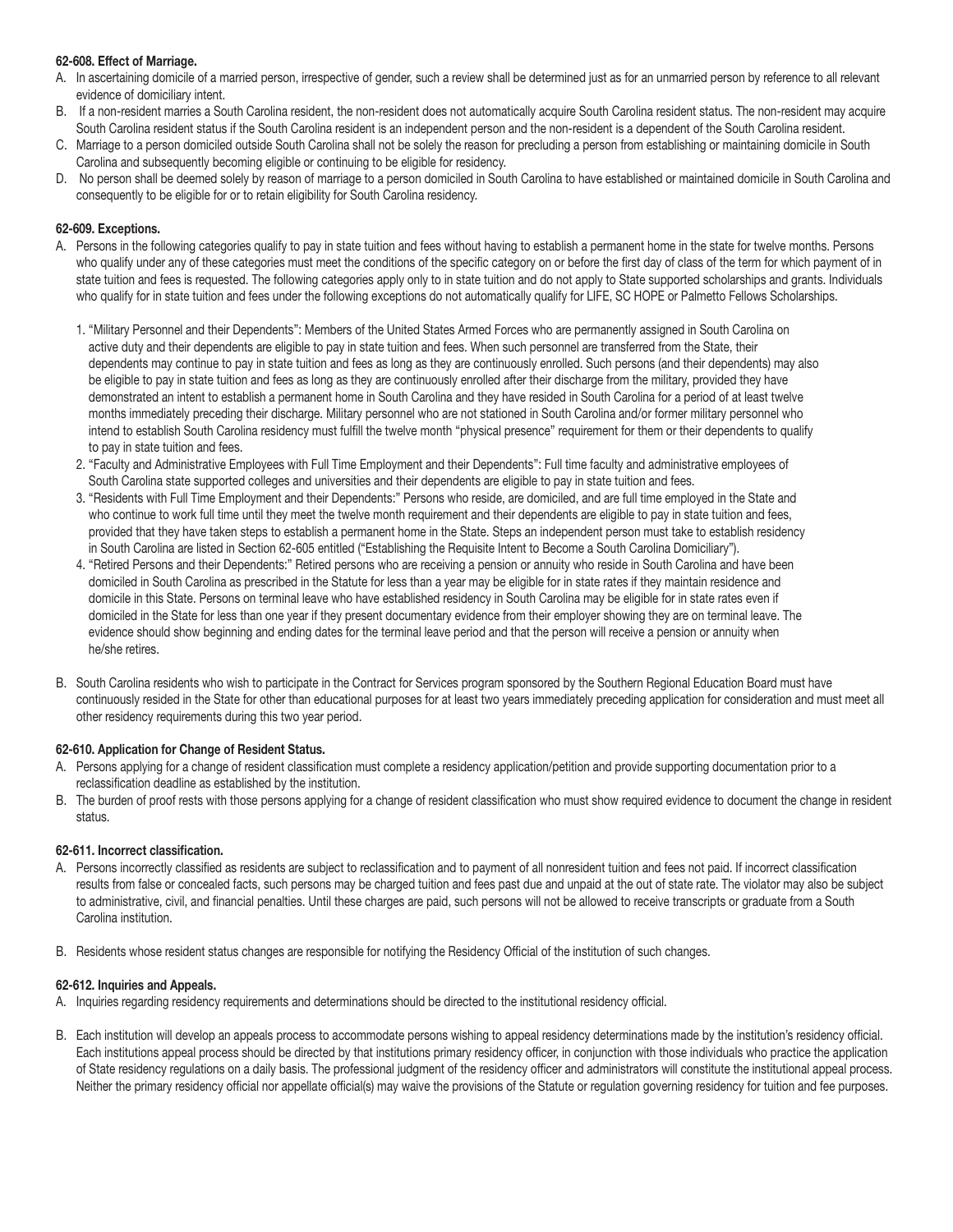## Application for Classification as a South Carolina Resident for Tuition Payment Purposes

## APPLICATION INSTRUCTIONS AND NOTES

Please read this page in its entirety before completing the residency application.

- 1. If there is any question about a student's status as a legal resident of South Carolina, the student is responsible for proving entitlement to the fees afforded to legal residents of this state. The law applies to the student's own legal residence if the student is independent of one's parent, guardian, or spouse. If the student is claimed as a dependent for income tax purposes and received more than half of the financial support from a parent, guardian, or spouse, the law applies to the legal residence of the person providing the principle means of financial support.
- 2. Winthrop University employees cannot exercise autonomy when rendering residency decisions. All decisions must comply with residency law and supporting regulations. A list of frequently asked questions about South Carolina residency can be viewed online at the state's Web site: www.che.sc.gov/CHE\_Docs/StudentServices/Residency/Q&ASCResidency.pdf
- 3. The undergraduate residency officer and the registrar are the only university staff members who are authorized to provide information on South Carolina Residency Law.
- 4. The residency application should be completed, signed and returned to the appropriate office *along with the requested supporting documentation by the application deadline for the term for which the student is attempting to qualify to pay in-state tuition.*

 *Term Deadlines: Fall - August 1 Spring - January 2 Summer - Two weeks before the first summer session of enrollment*

- 5. Select on filing status for residency purposes (see the student form). A checklist with required documentation is enclosed, and the applicant should submit the documents indicated for the selected status. Required documentation for both the student and parent/guardian/spouse forms MUST accompany the application. Applications submitted without documentation will be considered incomplete until the required documents have been received. University Residency Officers reserve the right to ask for additional documentation to verify the resident status for ANY applicant.
- 6. Supportive documentation as indicated by an asterisk (\*) on the student and parent/guardian/spouse forms MUST accompany the application and documents MUST be provided by the applicant. Applications submitted without documentation will be considered incomplete until the required documents have been received. DELETE BANK ACCOUNT INFORMATION AND SOCIAL SECURITY NUMBERS FROM ALL TAX FORMS.
- 7. Completion of the parent/guardian/spouse form is required for all students under the age of 24. Please be advised that if guardianship or custodianship was created primarily for the purpose of conferring South Carolina domicile for tuition and fee purposes on a child or dependent person, it shall not be given consideration or recognition.
- 8. Residency decisions will be communicated in writing or email. Information on the status of the residency application can also be viewed online at www.winthrop.edu/mychecklist for all new undergraduate students.

## Return the application forms and supporting documentation to:

South Carolina Residency Officer **Registrar** Registrar Joynes Hall 126 Tillman Hall Winthrop University **Winthrop University** Rock Hill SC 29733 Rock Hill, SC 29733 Telephone: 803/323-2191 Telephone: 803/323-2194 800/946-8476 Fax: 803/323-4600 Fax: 803/323-4952

# New Undergraduate Students **All Continuing Students and New Graduate Students**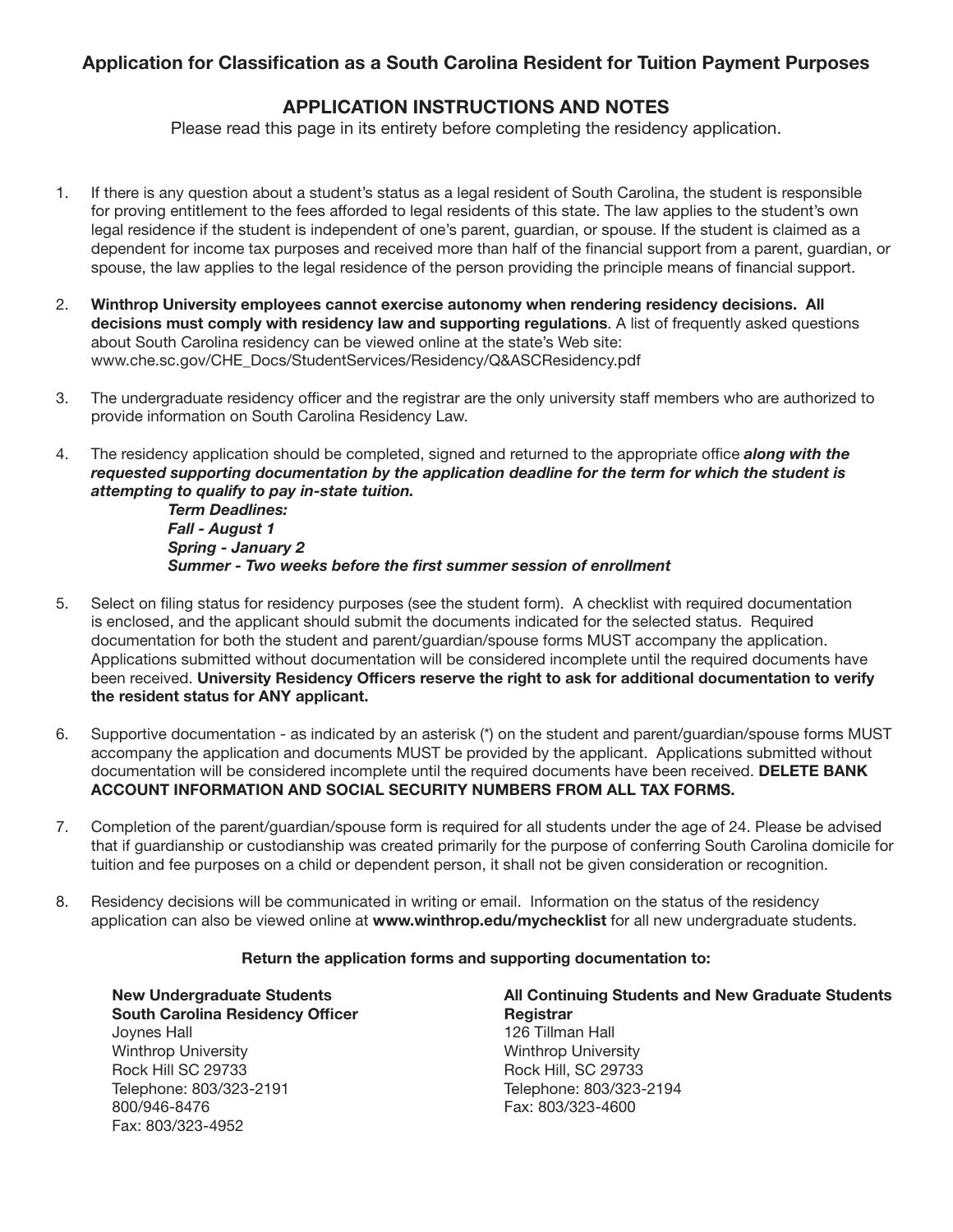## RESIDENCY APPLICATION CHECKLIST

NAME: \_\_\_\_\_\_\_\_\_\_\_\_\_\_\_\_\_\_\_\_\_\_\_\_\_\_\_\_\_\_\_\_\_\_\_\_\_\_\_\_\_\_\_\_\_\_\_\_\_\_\_ Winthrop ID Number:\_\_\_\_\_\_\_\_\_\_\_\_\_\_\_\_\_\_\_\_\_\_\_\_\_\_\_\_\_\_\_\_\_

#### COPIES OF DOCUMENTS REQUESTED BELOW MUST BE PROVIDED BY THE APPLICANT.

- NOTES:<br>1 Com 1 Completion of the Parent/Guardian/Spouse Form (along with supporting documentation) is required for undergraduates under the age of 24 or the application will be considered incomplete.
- 2 Documents (for the tax year preceding the year of initial enrollment) for parent(s), spouse or guardian should be submitted in support of the application for the dependent student and students under the age of 24 who assert independent status.
- 3 DELETE BANK ACCOUNT INFORMATION AND SOCIAL SECURITY NUMBERS FROM ALL TAX FORMS. 4 If asserting residency based upon a legal guardian, a copy of the court decree and social security numbers awarding guardianship should also be enclosed.

#### Select a filing status on the Student Form and submit the documentation for that status as listed below:

| Independent person who has physically resided and estab-<br>lished a permanent home in South Carolina for at least 12<br>months immediately preceding the term for which residency is<br>desired (SC Residency Law Section 62-603)<br>□ Copy of valid South Carolina Driver's License or South Caro-<br>lina Identification Card.<br>□ Copy of South Carolina vehicle registration (if applicable).<br>□ Copy of signed federal income tax return for the tax year pre-<br>ceding your enrollment (Please only provide copies of the<br>primary federal return; i.e.: 1040, 1040A, 1040 EZ; suppl<br>mental forms are not required.)<br>□ Copy of signed state return for the tax year preceding your<br>enrollment. Please only provide copies of the primary<br>state return; i.e.: 1040, 1040A, 1040 EZ. Include SC<br>Schedule NR if applicable. | Dependent of a person who has physically resided and es-<br>tablished a permanent home in South Carolina for at least 12<br>months immediately preceding the term for which residency is<br>desired (SC Residency Law Section 62-603)<br>□ Copy of valid Driver's License or South Carolina Identification<br>Card.<br>□ Copy of all vehicle registrations.<br>□ Copy of signed federal income tax return for the tax year pre-<br>ceding your enrollment (pages 1 and 2 only of Form 1040.)<br>□ Copy of signed state return for the tax year preceding your<br>enrollment (pages 1-3). Include SCHEDULE NR if applicable. |
|------------------------------------------------------------------------------------------------------------------------------------------------------------------------------------------------------------------------------------------------------------------------------------------------------------------------------------------------------------------------------------------------------------------------------------------------------------------------------------------------------------------------------------------------------------------------------------------------------------------------------------------------------------------------------------------------------------------------------------------------------------------------------------------------------------------------------------------------------|-----------------------------------------------------------------------------------------------------------------------------------------------------------------------------------------------------------------------------------------------------------------------------------------------------------------------------------------------------------------------------------------------------------------------------------------------------------------------------------------------------------------------------------------------------------------------------------------------------------------------------|
| Person who is on active military duty                                                                                                                                                                                                                                                                                                                                                                                                                                                                                                                                                                                                                                                                                                                                                                                                                | Person who has resided in South Carolina for less than 12<br>months and is retired or on terminal leave                                                                                                                                                                                                                                                                                                                                                                                                                                                                                                                     |
| □ Copy of most current orders (if stationed in South Carolina).<br>□ Copy of most recent Leave and Earnings Statement if South<br>Carolina is your Home State of Record.<br>$\Box$ Copy of the supplemental residency form for persons who are<br>on active duty.<br>□ Copy of your parent or guardian's signed federal income tax<br>return for the tax year preceding your enrollment if claim-<br>ing dependent status (pages 1 and 2 only of Form 1040,<br>1040A, 1040 EZ. Do not submit supplemental federal tax<br>forms.)<br>$\Box$ Copy of signed South Carolina state return for the tax year<br>preceding your enrollment (if applicable). Please only pro-<br>vide copies of the primary state return; i.e.: 1040, 1040A,<br>1040 EZ. Include SC Schedule NR if applicable.                                                               | □ Documentation of the beginning date of residence in South<br>Carolina. Documentation can include a copy of the closing<br>statement from the financial institution for persons who have<br>purchased a home or the rental agreement for persons who<br>are renting/leasing a home.<br>□ Copy of valid South Carolina Driver's License or South Caro-<br>lina Identification Card.<br>□ Copy of all vehicle registrations.<br>□ Documentation of applicant's retirement or annuity benefit.                                                                                                                                |
| Independent or dependent person who has resided in South Carolina for less than 12 months who is employed full-time in<br><b>South Carolina</b>                                                                                                                                                                                                                                                                                                                                                                                                                                                                                                                                                                                                                                                                                                      |                                                                                                                                                                                                                                                                                                                                                                                                                                                                                                                                                                                                                             |
| a home.<br>□ Copy of valid South Carolina Driver's License or South Carolina Identification Card.<br>□ Copy of all vehicle registrations. Must submit ALL vehicles registered solely or jointly in ANY state.<br>□ Letter from employer on company letterhead which states: 1) the effective date of employment; 2) total number of hours<br>worked per week; 3) whether the person is considered to be a full- or part-time employee; and 4) specify when<br>need documentation to confirm that South Carolina income tax is being deducted.                                                                                                                                                                                                                                                                                                        | □ Documentation of the beginning date of residence in South Carolina. Documentation can include a copy of the closing statement<br>from the financial institution for persons who have purchased a home or the rental agreement for persons who are renting/leasing<br>employment will end (if indefinite, so state). If the employer's headquarters is located outside of South Carolina, we will also                                                                                                                                                                                                                     |
|                                                                                                                                                                                                                                                                                                                                                                                                                                                                                                                                                                                                                                                                                                                                                                                                                                                      | □ Copy of your signed federal income tax return for the most recent tax year if claiming independent status (pages 1 and 2 only.)                                                                                                                                                                                                                                                                                                                                                                                                                                                                                           |

OR

□ Copy of your parent or guardian's signed federal and state income tax return for the tax year preceding your enrollment if claiming dependent status (pages 1 & 2 only of Form 1040, 1040A, 1040 EZ. Do not submit supplemental federal tax forms.)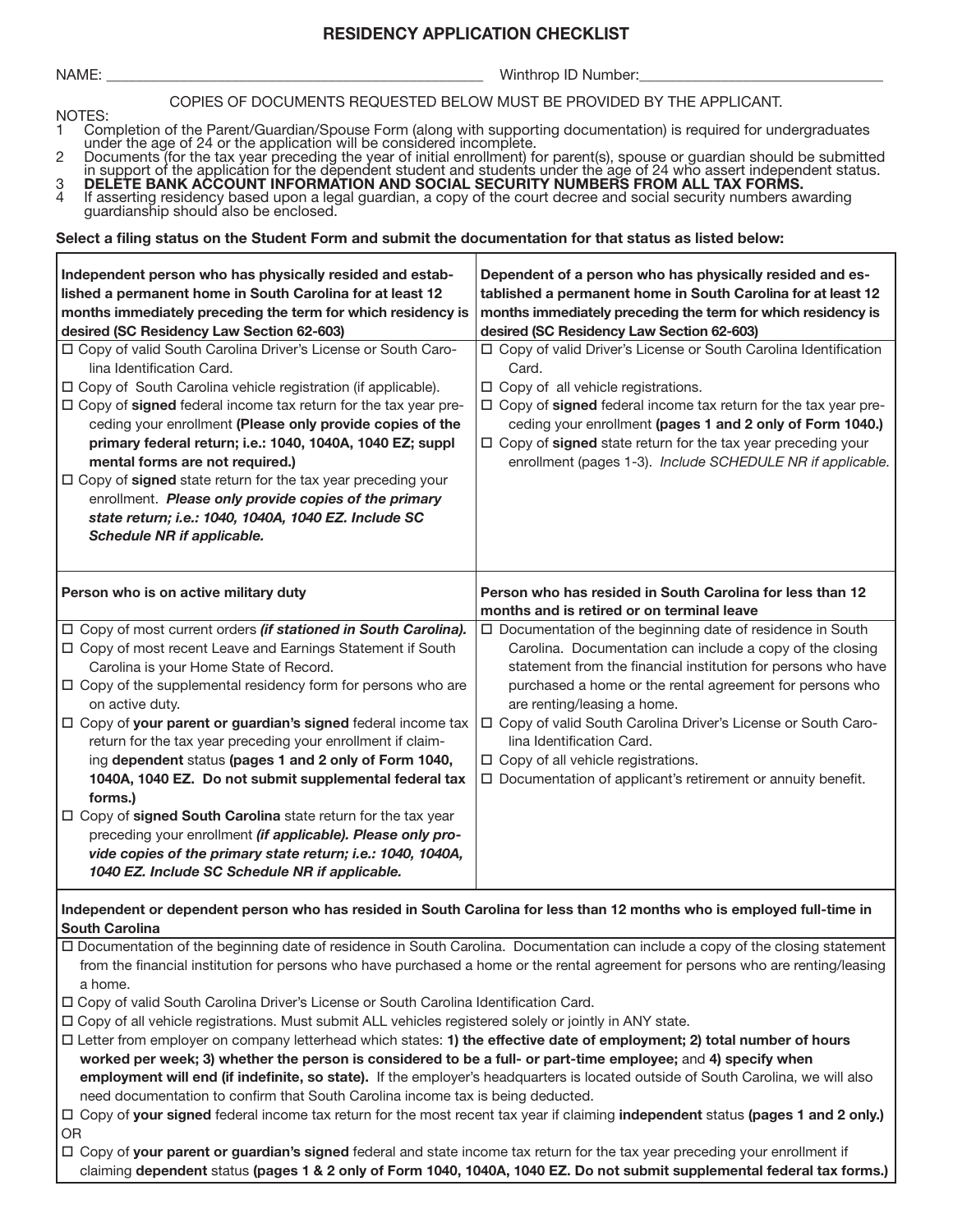## Application for Classification as a South Carolina Resident for Tuition and Fee Purposes

# STUDENT FORM

|    | PART I - FILING STATUS<br>(SELECT ONLY ONE and submit the requested documentation listed on the attached checklist)                                                                                                                                                                                                                   |                                                                                      |           |                                              |           |
|----|---------------------------------------------------------------------------------------------------------------------------------------------------------------------------------------------------------------------------------------------------------------------------------------------------------------------------------------|--------------------------------------------------------------------------------------|-----------|----------------------------------------------|-----------|
|    | 12 1. I am an independent person who has physically resided and established a permanent home in South Carolina for at least 12<br>months immediately preceding the term for which I am requesting resident status.                                                                                                                    |                                                                                      |           |                                              |           |
|    | □ 2. I am the dependent of the person indicated below who has physically resided and established a permanent home in South<br>Carolina for at least 12 months immediately preceding the term for which I am requesting resident status.<br>□                                                                                          |                                                                                      |           |                                              |           |
|    | $\Box$                                                                                                                                                                                                                                                                                                                                |                                                                                      |           |                                              |           |
|    | $\square$ 3. I am requesting resident status on the basis of (check one):<br>$I$ am<br>□<br>□                                                                                                                                                                                                                                         |                                                                                      |           |                                              |           |
|    | □                                                                                                                                                                                                                                                                                                                                     |                                                                                      |           |                                              |           |
|    | □                                                                                                                                                                                                                                                                                                                                     |                                                                                      |           |                                              |           |
|    | a full-time employee in the state of South Carolina who has been domiciled in the state for less than 12 months.<br>$\Box$ 4. I am requesting resident status on the basis of (check one):<br>0<br>$I$ am<br>□<br>□<br>□<br>on active military duty and stationed in South Carolina OR South Carolina is the official Home of Record. |                                                                                      |           |                                              |           |
|    | $\square$ 5. I am requesting resident status on the basis of (check one):<br>□<br>I am<br>□<br>$\Box$<br>□<br>a person who has been domiciled in the state for less than 12 months and is retired or on terminal leave.                                                                                                               |                                                                                      |           |                                              |           |
|    | PART II - STUDENT INFORMATION                                                                                                                                                                                                                                                                                                         |                                                                                      |           |                                              |           |
| 1. | Last                                                                                                                                                                                                                                                                                                                                  | First                                                                                |           | Middle                                       |           |
|    |                                                                                                                                                                                                                                                                                                                                       |                                                                                      |           |                                              | Jr., etc. |
| 2. | Winthrop ID Number: ________________________________ (see admission letter)                                                                                                                                                                                                                                                           |                                                                                      |           |                                              |           |
| 3. | Marital Status: □ Single □ Married                                                                                                                                                                                                                                                                                                    | $\square$ Divorced                                                                   | □ Widowed | Date of Marriage (mm/dd/yyyy): _____________ |           |
| 4. |                                                                                                                                                                                                                                                                                                                                       |                                                                                      |           |                                              |           |
| 5. | Citizenship status:<br>$\Box$ US Citizen<br>□ US Permanent Resident (REQUIRED: attach a copy of both sides of your permanent resident card)<br>$\Box$ Foreign, Citizen of _<br>□ Deferred Action for Childhood Arrivals                                                                                                               | (REQUIRED: attach a copy of your VISA) بمستقل (REQUIRED: attach a copy of your VISA) |           |                                              |           |
| 6. |                                                                                                                                                                                                                                                                                                                                       |                                                                                      |           |                                              |           |
|    |                                                                                                                                                                                                                                                                                                                                       |                                                                                      |           |                                              |           |
| 7. | Permanent Telephone Number: (Collection 2010) 2001 2012 0ther Number, if applicable: (Collection 2010) 2012 201                                                                                                                                                                                                                       |                                                                                      |           |                                              |           |
| 8. | a) Date you claim permanent residence in South Carolina began: Month/Day/Year ________________________________                                                                                                                                                                                                                        |                                                                                      |           |                                              |           |
| 9. | What was your housing status for the previous tax year?                                                                                                                                                                                                                                                                               |                                                                                      |           |                                              |           |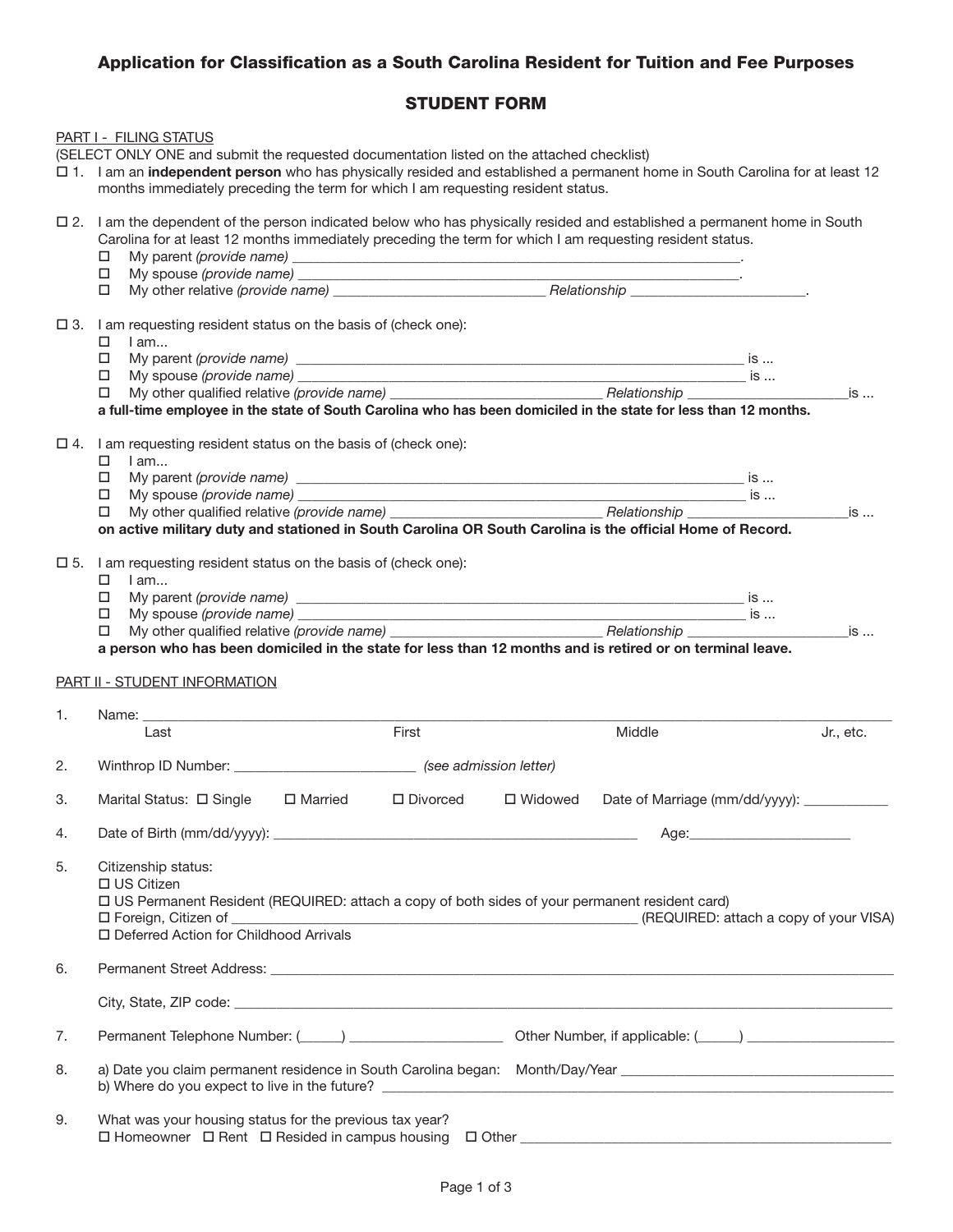| 10. | Do you currently have any student loans? $\Box$ Yes $\Box$ No                                                                                                                                     |                                                                                                                                                                                                                                               |                                      |                                                                       |  |  |  |  |
|-----|---------------------------------------------------------------------------------------------------------------------------------------------------------------------------------------------------|-----------------------------------------------------------------------------------------------------------------------------------------------------------------------------------------------------------------------------------------------|--------------------------------------|-----------------------------------------------------------------------|--|--|--|--|
| 11. |                                                                                                                                                                                                   | Do you have a valid driver's license or state identification card?                                                                                                                                                                            |                                      |                                                                       |  |  |  |  |
|     |                                                                                                                                                                                                   | Is your license new or a renewal of a previously issued license? $\Box$ New $\Box$ Renewal - original date of issue: _____________                                                                                                            |                                      |                                                                       |  |  |  |  |
|     |                                                                                                                                                                                                   | (REQUIRED: If yes, attach a copy of your driver's license or state identification card.)                                                                                                                                                      |                                      |                                                                       |  |  |  |  |
| 12. | Do you operate a motor vehicle? $\Box$ Yes $\Box$ No                                                                                                                                              |                                                                                                                                                                                                                                               |                                      |                                                                       |  |  |  |  |
|     |                                                                                                                                                                                                   |                                                                                                                                                                                                                                               |                                      |                                                                       |  |  |  |  |
|     |                                                                                                                                                                                                   | (REQUIRED: If yes, please attach a copy of the motor vehicle registration for each vehicle that you own.)                                                                                                                                     |                                      |                                                                       |  |  |  |  |
| 13. | have graduated.)                                                                                                                                                                                  | Provide information on the last secondary (high or preparatory) school that you attend (if currently enrolled) or attended (if you                                                                                                            |                                      |                                                                       |  |  |  |  |
|     | <b>High School Name</b>                                                                                                                                                                           | <b>City and State</b>                                                                                                                                                                                                                         | From (month/year)                    | To (month/year)                                                       |  |  |  |  |
| 14. |                                                                                                                                                                                                   | Provide information on the last college or university that you attend (if currently enrolled) or attended (if not currently enrolled.)                                                                                                        |                                      |                                                                       |  |  |  |  |
|     | <b>College/University Name</b>                                                                                                                                                                    | <b>City and State</b>                                                                                                                                                                                                                         |                                      | Last Date of Attendance Did you receive in-state<br>tuition? (Yes/No) |  |  |  |  |
| 1.  | <b>PART III - FINANCIAL INFORMATION</b><br>Personal<br>$\sim$ $\sim$ $\sim$ $\sim$ $\sim$                                                                                                         | List all sources and percentages of support for the tax year immediately preceding the year in which in-state status is requested:<br>Spouse ____________%                                                                                    |                                      | Student Financial Aid <b>No. 1998</b>                                 |  |  |  |  |
|     | Parents/Guardians ________%                                                                                                                                                                       | VA Benefits ___________%                                                                                                                                                                                                                      |                                      | $\frac{0}{0}$<br>Other Sources (specify) ___________                  |  |  |  |  |
|     |                                                                                                                                                                                                   | If you are financially independent, for how long? Since (month) ________________(year) ___________________                                                                                                                                    |                                      |                                                                       |  |  |  |  |
| 2.  | <b>Employer Name</b>                                                                                                                                                                              | Provide employment information below for the last 12 months beginning with current or most recent employment:<br><b>Address/City/State</b>                                                                                                    | From (month/year)<br>To (month/year) | Hours per week                                                        |  |  |  |  |
|     | a)                                                                                                                                                                                                |                                                                                                                                                                                                                                               |                                      |                                                                       |  |  |  |  |
|     | b)                                                                                                                                                                                                |                                                                                                                                                                                                                                               |                                      |                                                                       |  |  |  |  |
|     | C)                                                                                                                                                                                                |                                                                                                                                                                                                                                               |                                      |                                                                       |  |  |  |  |
|     | letterhead which states:                                                                                                                                                                          | (REQUIRED: If you are an independent person who has lived in South Carolina for less than 12 months who is asserting<br>residency on the basis of full-time employment in South Carolina, please submit a letter from the employer on company |                                      |                                                                       |  |  |  |  |
|     | 1) the effective date of employment;<br>2) the total number of hours worked per week;<br>4) specify when employment will end (if indefinite, so state).<br>Carolina income tax is being deducted. | 3) whether you are considered to be a full- or part-time employee; and<br>5) If the employer's headquarters is located outside of South Carolina, we will also need documentation to confirm that South                                       |                                      |                                                                       |  |  |  |  |
| З.  | Are you on active military duty? □ Yes □ No                                                                                                                                                       |                                                                                                                                                                                                                                               |                                      |                                                                       |  |  |  |  |
|     |                                                                                                                                                                                                   |                                                                                                                                                                                                                                               |                                      |                                                                       |  |  |  |  |

| (REQUIRED: If you are an independent student who is asserting residency on the basis of active military duty, submit a copy of |  |  |
|--------------------------------------------------------------------------------------------------------------------------------|--|--|
| your recent orders or leave and earnings statement.)                                                                           |  |  |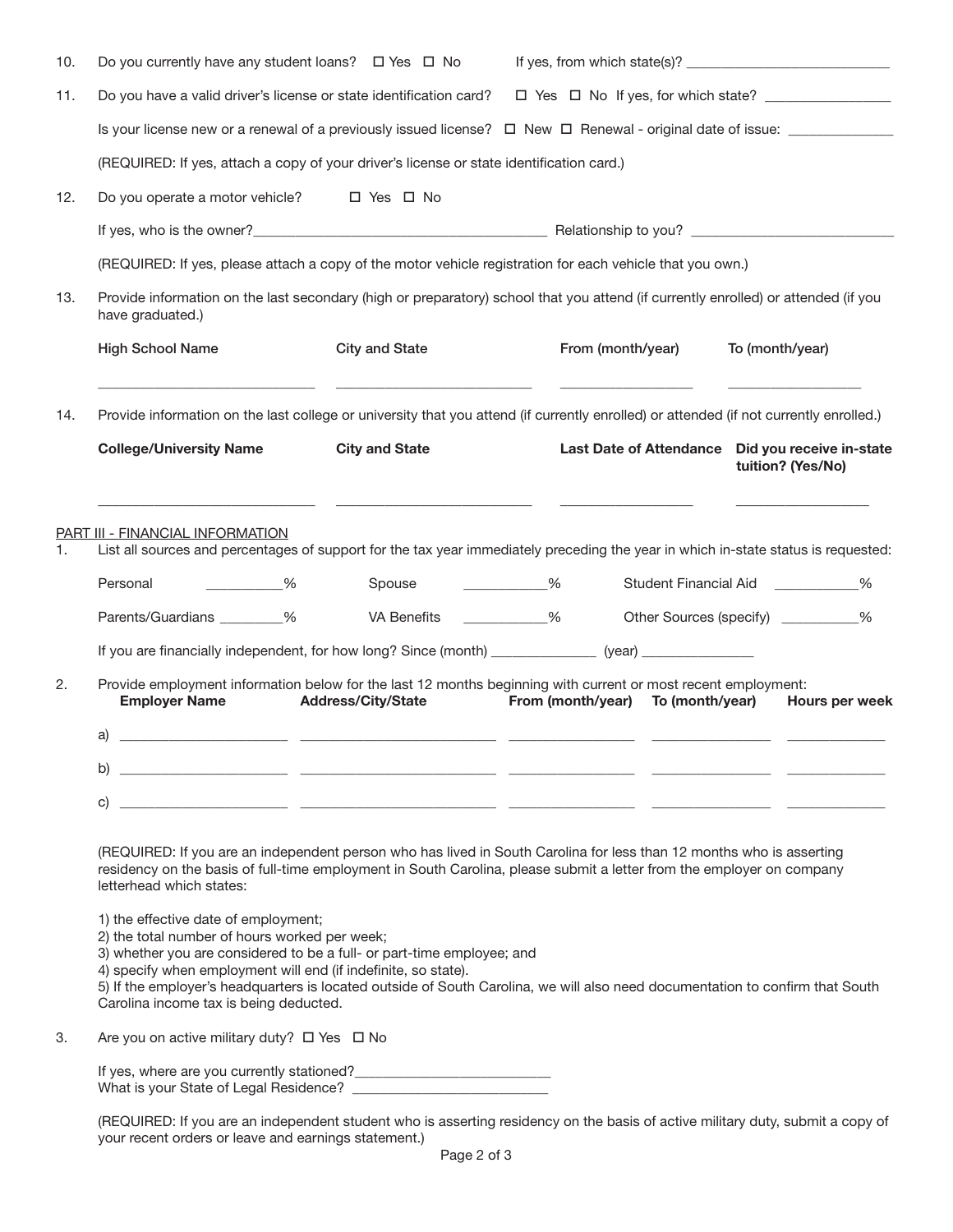#### PLEASE READ CAREFULLY

- If asserting status as a dependent person, please attach a signed copy of your parent/guardian or spouse's federal and state income tax returns for the most recent tax year.
- If asserting status as an independent person, please attach a signed copy of your federal and state income tax returns for the most recent tax year.)
- If asserting residency status as the child of a parent who resides in South Carolina but does not claim the student as a dependent on the federal income tax return, please attach a signed copy of that parent's state income tax return for the most recent tax year, a copy of the court decree that awards sole or joint custody and copies of that person's driver's license and motor vehicle registration.

| Term you wish to enroll: $\Box$ Spring $\Box$ Summer $\Box$ Fall Year: |  |  |  |
|------------------------------------------------------------------------|--|--|--|
|                                                                        |  |  |  |

- 2. Information for the current tax year:
	- a) Your federal income tax return status for the current tax year was or will be:
		- $\Box$  I was or will be claimed as a dependent by (check one):

 $\Box$  Father and Mother  $\Box$  Father  $\Box$  Mother  $\Box$  Legal Guardian  $\Box$  Other - Relationship

- $\Box$  I am 24 or older and filed or will file a return as an independent filer.
- $\Box$  I am younger than 24 and filed a return as an independent person. (Note: completion of #4 is required.)
- $\Box$  I am married and my filing status was or will be married filing separate.
- $\Box$  I filed or will file a joint return with my spouse.
- $\Box$  No one claimed or will claim me as a dependent for federal income tax purposes and I did not/will not file a separate return as an independent filer. (Note: completion of #4 is required.)
- b) For the person(s) checked in 2a, a state return was or will be filed for which state?
	- If a state return was or will be filed for SC, what was or will be the filing status for the current tax year?
	- $\Box$  Resident  $\Box$  Non-Resident  $\Box$  Part-year Resident  $\Box$  Did not/will not file a SC state return
- 3. Information for the previous tax year:
- a) Were you claimed as a tax dependent for federal and state income taxes for the previous tax year?
	- $\square$  I was or will be claimed as a dependent by (check one):
	- $\Box$  Father and Mother  $\Box$  Father  $\Box$  Mother  $\Box$  Legal Guardian  $\Box$  Other Relationship \_
	- $\square$  I am 24 or older and filed a return as an independent filer.
	- $\Box$  I am younger than 24 and filed a return as an independent person. (Note: completion of #4 is required.)
	- $\Box$  I am married and my filing status was married filing separate.
	- $\Box$  I filed a joint return with my spouse.
	- $\Box$  No one claimed me as a dependent for federal income tax purposes and I did not file a separate return as an independent filer. (Note: completion of #4 is required.)
- b) For the person(s) checked in 3a, a state return was filed for which state?

If a state return was filed for SC, what was the filing status for the previous tax year?

- $\Box$  Resident  $\Box$  Non-Resident  $\Box$  Part-year Resident  $\Box$  Did not file a SC state return
- 4. If you are under the age of 24 and assert that no one claimed you as a dependent for tax purposes for the current or previous tax year, please provide an explanation below. (NOTE: Submission of the Parent or Guardian/Spouse Form is required for ALL applicants who are under the age of 24. Parent/guardian/spouse documentation will also be required.)

*\_\_\_\_\_\_\_\_\_\_\_\_\_\_\_\_\_\_\_\_\_\_\_\_\_\_\_\_\_\_\_\_\_\_\_\_\_\_\_\_\_\_\_\_\_\_\_\_\_\_\_\_\_\_\_\_\_\_\_\_\_\_\_\_\_\_\_\_\_\_\_\_\_\_\_\_\_\_\_\_\_\_\_\_\_\_\_\_\_\_\_\_\_\_\_\_\_\_\_\_\_\_\_\_\_\_\_\_\_\_\_\_\_\_*

*\_\_\_\_\_\_\_\_\_\_\_\_\_\_\_\_\_\_\_\_\_\_\_\_\_\_\_\_\_\_\_\_\_\_\_\_\_\_\_\_\_\_\_\_\_\_\_\_\_\_\_\_\_\_\_\_\_\_\_\_\_\_\_\_\_\_\_\_\_\_\_\_\_\_\_\_\_\_\_\_\_\_\_\_\_\_\_\_\_\_\_\_\_\_\_\_\_\_\_\_\_\_\_\_\_\_\_\_\_\_\_\_\_\_*

*\_\_\_\_\_\_\_\_\_\_\_\_\_\_\_\_\_\_\_\_\_\_\_\_\_\_\_\_\_\_\_\_\_\_\_\_\_\_\_\_\_\_\_\_\_\_\_\_\_\_\_\_\_\_\_\_\_\_\_\_\_\_\_\_\_\_\_\_\_\_\_\_\_\_\_\_\_\_\_\_\_\_\_\_\_\_\_\_\_\_\_\_\_\_\_\_\_\_\_\_\_\_\_\_\_\_\_\_\_\_\_\_\_\_*

*\_\_\_\_\_\_\_\_\_\_\_\_\_\_\_\_\_\_\_\_\_\_\_\_\_\_\_\_\_\_\_\_\_\_\_\_\_\_\_\_\_\_\_\_\_\_\_\_\_\_\_\_\_\_\_\_\_\_\_\_\_\_\_\_\_\_\_\_\_\_\_\_\_\_\_\_\_\_\_\_\_\_\_\_\_\_\_\_\_\_\_\_\_\_\_\_\_\_\_\_\_\_\_\_\_\_\_\_\_\_\_\_\_\_*

#### SIGNATURE AND ACKNOWLEDGMENT

|  |  | I hereby certify that the information provided on this application is accurate, complete and without omission. |  |
|--|--|----------------------------------------------------------------------------------------------------------------|--|
|  |  |                                                                                                                |  |

Any willful misrepresentations of fact in an attempt to gain residency improperly will result in out-of-state tuition and fees past due and unpaid to be charged to the student's account.

Student Signature\_\_\_\_\_\_\_\_\_\_\_\_\_\_\_\_\_\_\_\_\_\_\_\_\_\_\_\_\_\_\_\_\_\_\_\_\_\_\_\_\_\_\_\_\_\_\_\_\_\_\_\_\_\_\_\_\_\_\_ Date\_\_\_\_\_\_\_\_\_\_\_\_\_\_\_\_\_\_\_\_\_\_\_\_\_\_\_\_\_

Parent/Guardian/Spouse Signature \_\_\_\_\_\_\_\_\_\_\_\_\_\_\_\_\_\_\_\_\_\_\_\_\_\_\_\_\_\_\_\_\_\_\_\_\_\_\_\_\_\_\_\_ Date\_\_\_\_\_\_\_\_\_\_\_\_\_\_\_\_\_\_\_\_\_\_\_\_\_\_\_\_\_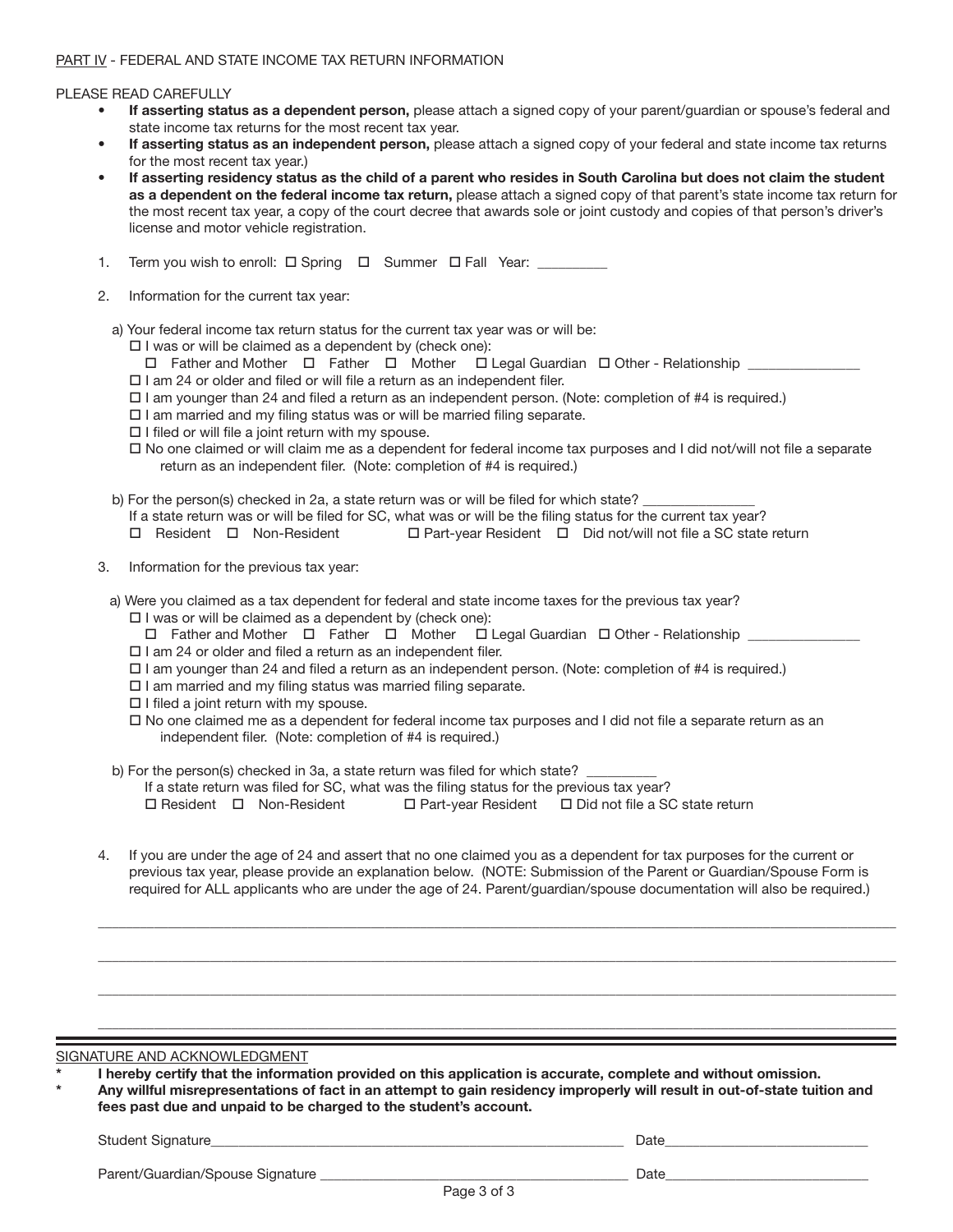**Parent Form**

*(Information on the biological or adoptive parents is required for all persons under the age of 24.)*

|                                                                                                                                                                                                                                                                                                                                                                                                                                                                                                | Winthrop ID <u>__________________________</u>                                                             |                                                                                                           |  |  |
|------------------------------------------------------------------------------------------------------------------------------------------------------------------------------------------------------------------------------------------------------------------------------------------------------------------------------------------------------------------------------------------------------------------------------------------------------------------------------------------------|-----------------------------------------------------------------------------------------------------------|-----------------------------------------------------------------------------------------------------------|--|--|
| <b>NOTES:</b><br>1. Documentation is required for all items indicated with an asterisk (**) and copies must be provided by the applicant.<br>2. Copies of tax returns for the most recent tax year should be submitted. DELETE BANK ACCOUNT INFORMATION.<br>3. If parents are divorced or separated, documentation should be provided for the parent who lives in South Caroli<br>dependent on his/her federal income tax returns.<br>$\Box$ living $\Box$ deceased<br>1. Father's Information |                                                                                                           |                                                                                                           |  |  |
| $\Box$ living $\Box$ deceased<br>2. Mother's Information                                                                                                                                                                                                                                                                                                                                                                                                                                       |                                                                                                           |                                                                                                           |  |  |
| 3. Are your parents separated or divorced? $\Box$ Yes $\Box$ No (If yes, who has/had custody of the children? $\Box$ Mother $\Box$ Father $\Box$ Joint Custody                                                                                                                                                                                                                                                                                                                                 |                                                                                                           |                                                                                                           |  |  |
|                                                                                                                                                                                                                                                                                                                                                                                                                                                                                                | <b>FATHER'S INFORMATION</b>                                                                               | <b>MOTHER'S INFORMATION</b>                                                                               |  |  |
| 4. Current address (do not use PO Box number)                                                                                                                                                                                                                                                                                                                                                                                                                                                  |                                                                                                           |                                                                                                           |  |  |
| City, State, ZIP code                                                                                                                                                                                                                                                                                                                                                                                                                                                                          |                                                                                                           |                                                                                                           |  |  |
| 5. Dates of residence in the state named in #4.                                                                                                                                                                                                                                                                                                                                                                                                                                                | from: $\frac{1}{\text{month}/\text{day}/\text{year}}$ to: $\frac{1}{\text{month}/\text{day}/\text{year}}$ | from: $\frac{1}{\text{month}/\text{day}/\text{year}}$ to: $\frac{1}{\text{month}/\text{day}/\text{year}}$ |  |  |
| 6. Previous address<br>(if residence in #5 is less than 18 months)                                                                                                                                                                                                                                                                                                                                                                                                                             |                                                                                                           |                                                                                                           |  |  |
| City, State, ZIP code                                                                                                                                                                                                                                                                                                                                                                                                                                                                          |                                                                                                           |                                                                                                           |  |  |
| 7. Dates of residence in the state named in #6.                                                                                                                                                                                                                                                                                                                                                                                                                                                | from: $\frac{1}{\text{month}/\text{day}/\text{year}}$ to: $\frac{1}{\text{month}/\text{day}/\text{year}}$ | from: $\frac{1}{\text{month}/\text{day}/\text{year}}$ to: $\frac{1}{\text{month}/\text{day}/\text{year}}$ |  |  |
| 8. Citizenship status: Provide a copy of the<br>permanent resident card or Visa if applicable.                                                                                                                                                                                                                                                                                                                                                                                                 | $\Box$ US Citizen<br>US Permanent Resident **<br>Foreign Citizen with a valid Visa **                     | $\Box$ US Citizen<br>US Permanent Resident **<br>Foreign Citizen with a valid Visa **                     |  |  |
| 9. Driver's license issued for which state? **                                                                                                                                                                                                                                                                                                                                                                                                                                                 |                                                                                                           |                                                                                                           |  |  |
| 10. Number of vehicles registered in this<br>person's name:**                                                                                                                                                                                                                                                                                                                                                                                                                                  | Vehicles: _____<br>Provide copies of all vehicle registrations.                                           | Vehicles: ______<br>Provide copies of all vehicle registrations.                                          |  |  |
| 11. Please provide income tax information for<br>the current tax year.                                                                                                                                                                                                                                                                                                                                                                                                                         | $\Box$ Yes $\Box$ No The student was or will be<br>claimed as a dependent on my federal income.           | $\Box$ Yes $\Box$ No The student was or will be<br>claimed as a dependent on my federal income.           |  |  |
| ** A copy of pages 1 and 2 of the federal<br>form and a copy of the state return are<br>required.                                                                                                                                                                                                                                                                                                                                                                                              | My state filing status: $\Box$ resident<br>$\Box$ non-resident<br>$\Box$ part-year resident               | My state filing status: $\Box$ resident<br>$\Box$ non-resident<br>$\Box$ part-year resident               |  |  |
| 12. Please provide income tax information for<br>the previous tax year.                                                                                                                                                                                                                                                                                                                                                                                                                        | □ Yes □ No The student was claimed as a<br>dependent on my federal income tax return<br>Tax Year: State:  | □ Yes □ No The student was claimed as a<br>dependent on my federal income tax return                      |  |  |
|                                                                                                                                                                                                                                                                                                                                                                                                                                                                                                | My state filing status: $\Box$ resident<br>$\Box$ non-resident<br>$\Box$ part-year resident               | My state filing status: $\Box$ resident<br>$\Box$ non-resident<br>$\Box$ part-year resident               |  |  |
| 13. If student is no longer claimed as a<br>dependent, provide the last tax year student                                                                                                                                                                                                                                                                                                                                                                                                       | Tax Year: _____________________                                                                           | Tax Year: ____________________                                                                            |  |  |
| was claimed as a dependent for federal<br>taxes. **                                                                                                                                                                                                                                                                                                                                                                                                                                            | For the year above, a state tax return was<br>filed as a resident of which state:                         | For the year above, a state tax return was<br>filed as a resident of which state: _____                   |  |  |
| 14. Employment Information                                                                                                                                                                                                                                                                                                                                                                                                                                                                     | <b>Father's Employer</b>                                                                                  | <b>Mother's Employer</b>                                                                                  |  |  |
| Employer's City and State                                                                                                                                                                                                                                                                                                                                                                                                                                                                      |                                                                                                           |                                                                                                           |  |  |
| Full or part-time?                                                                                                                                                                                                                                                                                                                                                                                                                                                                             | $\Box$ full-time $\Box$ part-time                                                                         | $\Box$ full-time $\Box$ part-time                                                                         |  |  |
| Initial date of employment                                                                                                                                                                                                                                                                                                                                                                                                                                                                     |                                                                                                           |                                                                                                           |  |  |
| 15. Active military duty?<br>If yes, list current duty station and home of<br>record and provide a copy of your most                                                                                                                                                                                                                                                                                                                                                                           | $\Box$ Yes $\Box$ No                                                                                      | $\Box$ Yes $\Box$ No                                                                                      |  |  |
| recent orders and your military leave and<br>earnings statement. **                                                                                                                                                                                                                                                                                                                                                                                                                            |                                                                                                           |                                                                                                           |  |  |